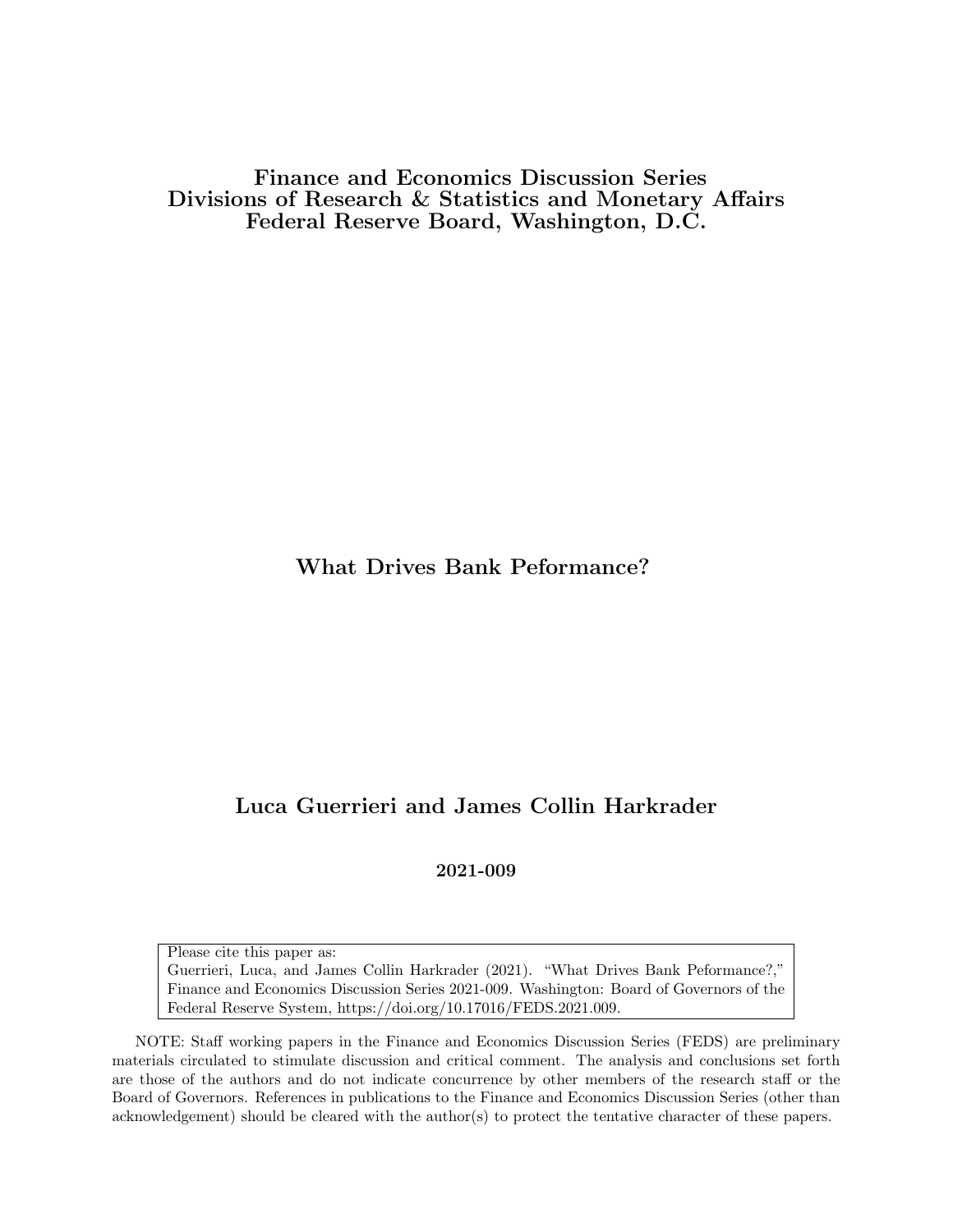# What Drives Bank Performance?

Luca Guerrieri<sup>∗</sup> James Collin Harkrader †‡

January 19, 2021

#### Abstract

Focusing on some key metrics of bank performance, such as revenues and loan charge-off rates, we estimate the fraction of the observed variation in these metrics that can be attributed to changes in economic conditions. Macroeconomic factors can explain the preponderance of the fluctuations in charge-off rates. By contrast, bank-specific, idiosyncratic factors account for a sizable share of the variation in bank revenues. These results point to importance of bank-specific business models as a driver of performance.

#### JEL codes: E30, G21

Key words: Pre-provision net revenues, charge-off rates, macroeconomic factors, banking factors, principal components, backcasting.

<sup>∗</sup>Federal Reserve Board, 20th and C Streets NW, Washington, DC 20551; e-mail: Luca.Guerrieri@frb.gov

<sup>†</sup>Federal Reserve Board, 20th and C Streets NW, Washington, DC 20551; e-mail: James.C.Harkrader@frb.gov

<sup>‡</sup>The authors work at the Board of Governors of the Federal Reserve System. We thank Michele Modugno for helpful comments. The material in this paper does not represent the views of the Board of Governors of the Federal Reserve System or any other person associated with the Federal Reserve System.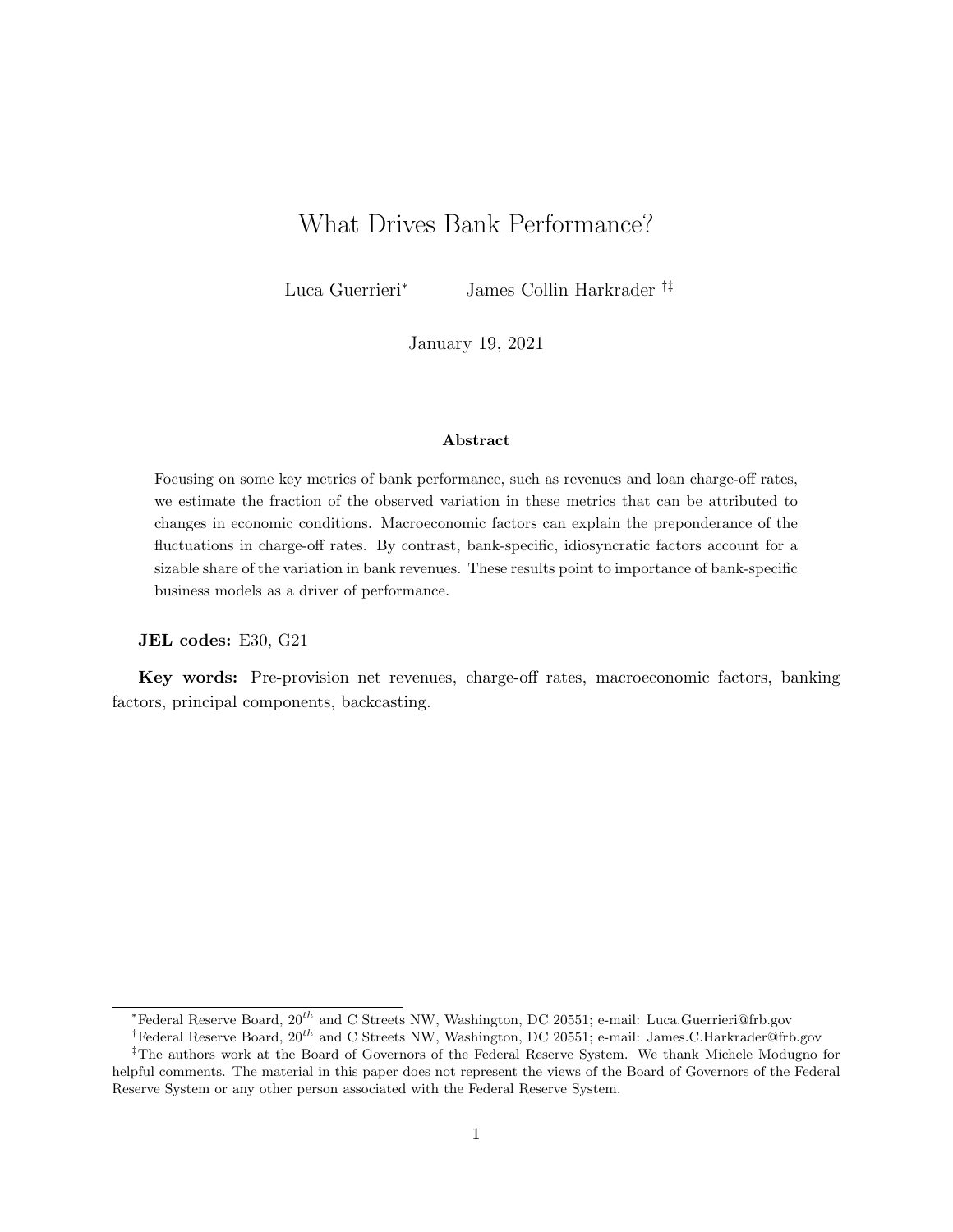## 1 Introduction

Economic theory teaches us to expect a link between macroeconomic fluctuations and the performance of financial intermediaries. We set out to investigate this link empirically. Focusing on some key metrics of bank performance, such as revenues and loan charge-off rates, we seek to understand what fraction of the observed variation in these metrics can be attributed to changes in economic conditions. Furthermore, we are also interested in splitting the remainder of the variation between changes that affect the banking sector overall and changes driven by idiosyncratic factors specific to individual banks.

The connection between macroeconomic performance and bank performance is at the center of stress tests, a standard supervisory tool used across the world. In practice, stress tests rely on only a few scenarios and are not usually tailored to capture bank-specific variation. To the extent that bank-specific variation is important, it becomes central to consider scenarios that can stress different business models.

We find that macroeconomic factors can explain the preponderance of the fluctuations in loan charge-off rates. However, we find that bank-specific idiosyncratic factors explain a sizable share of the variation in bank revenues. Therefore, it would be important to consider scenarios specifically tailored to idiosyncratic bank risk when developing stress scenarios for revenues.<sup>[1](#page-2-0)</sup>

Our analysis needs to resolve three problems. The first problem is to summarize statistically the state of the macroeconomy. We rely on a large dataset including 132 macroeconomic series, first assembled by [Stock and Watson](#page-10-0) [\(2002\)](#page-10-0) and later updated and expanded by [McCracken and](#page-10-1) [Ng](#page-10-1) [\(2015\)](#page-10-1). Following their lead, we use principal components (PCs) to capture the essential sources of macroeconomic variation.

The second problem is to pick measures of bank performance. We select pre-provision net revenue (PPNR) and charge-off rates, key performance measures monitored by bank analysts and bank supervisors.<sup>[2](#page-2-1)</sup> To distinguish between sources of variation in performance that are common across the banking-sector and bank specific factors, we use a panel of large banks holding companies that participated in the latest stress tests in the United States.

For our decomposition we use a two-step approach. In the first step, we regress the performance measures on the macro principal components, which gives us the fraction of the variation explained by macroeconomic fluctuations. The residuals from these first-step regressions embody the part

<span id="page-2-0"></span><sup>&</sup>lt;sup>1</sup>One peculiar feature of the U.S. stress-tests run by the Federal Reserve is that participating banks are required to submit scenarios that are tailored to their specific business model. For an analysis based on these scenarios, see for instance [Arseneau](#page-10-2) [\(2017\)](#page-10-2).

<span id="page-2-1"></span><sup>2</sup>PPNR refers to interest and non-interest income net of expenses prior to the inclusion of loss provisions and taxes.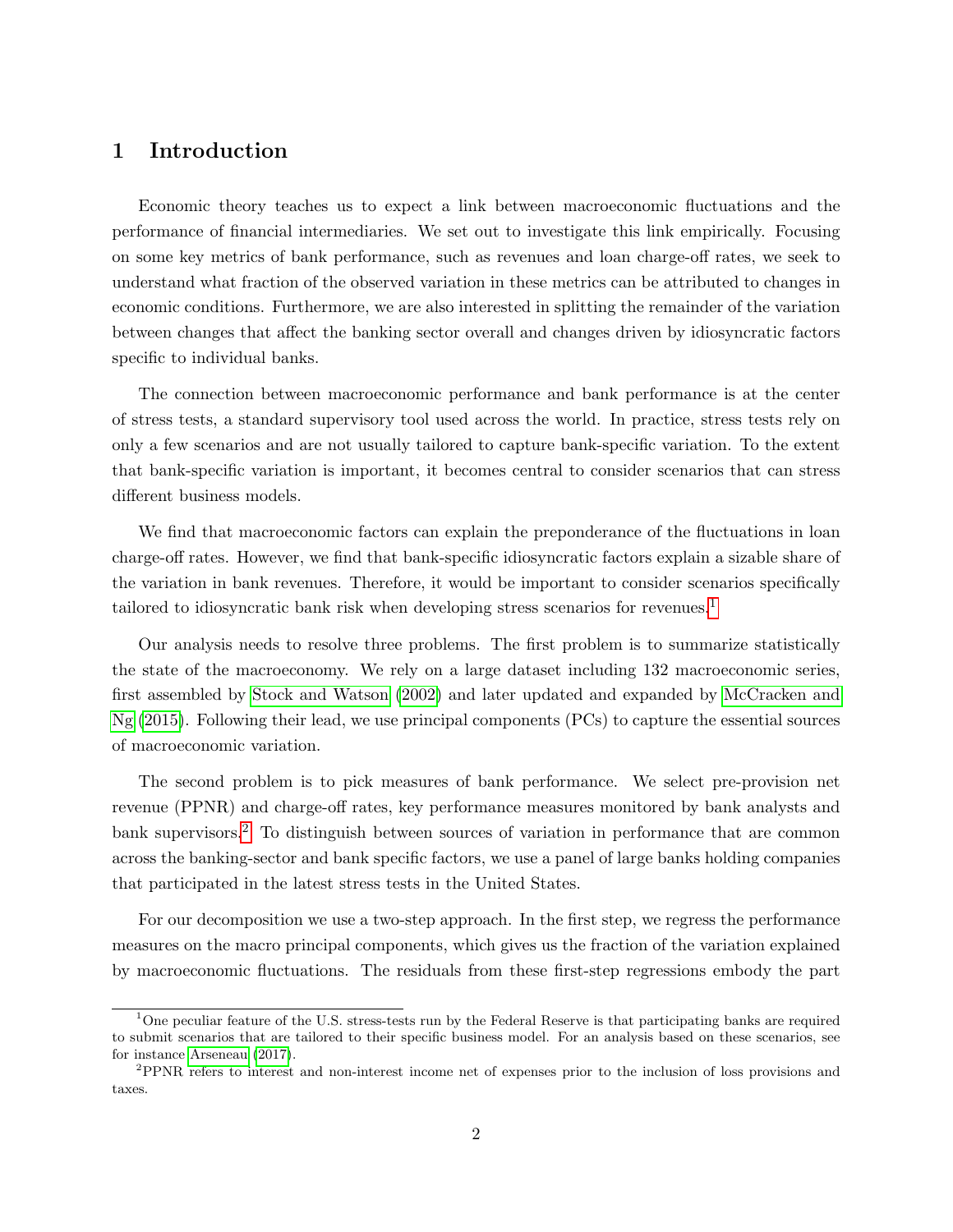of the performance measures driven by banking-wide and bank-specific variation. In the second step, we use another PC to capture banking-sector variation, with the remainder then attributed to bank-specific factors.

The third problem is that the bank performance data start at different times for the various banks depending on when they became bank-holding companies. We rely again on [Stock and](#page-10-0) [Watson](#page-10-0) [\(2002\)](#page-10-0) to impute or backcast the missing data, balancing the panel. Their procedure summarizes the variation common across banks to impute any unbalanced data. We extend their method to include an additional set of factors, our macro principal components. Considering this additional information is especially important for our analysis. Intuitively, excluding the macroeconomic variation from the backasting step would artificially reduce the fraction of the variation in bank performance driven by macroeconomic changes for the imputed values and for the overall dataset.

Since our statistical procedure orthogonalizes the three sources of variation—macroeconomic, banking-sector, and idiosyncratic—we can use R-squares statistics from each regression to size the contribution of the three different sources to the variation in the bank performance measures. We find that only for 3 out 34 banks in our dataset, idiosyncratic bank factors explain slightly more than half of the variation in charge-off rates according to adjusted R-squares statistics. By contrast, for about one-third of the banks we consider, idiosyncratic factors account for more than half of the variation in PPNR.

Aside from our main findings on the importance of bank-specific variation, we provide MATLAB routines that implement our extended backcasting procedure. This toolbox is generally applicable to balancing a dataset using both variation from complete series in the dataset and factors external to the dataset. When this additional external information is not relevant, our extended algorithm collapses to the algorithm proposed by [Stock and Watson](#page-10-0) [\(2002\)](#page-10-0).[3](#page-3-0)

Moreover, our analysis contributes to the literature on charge-off rates and PPNR. There is a significant body of literature focused on modeling credit risk and, relatedly, charge-off rates, whereas the literature on modeling  $PPNR$  is much thinner.<sup>[4](#page-3-1)</sup> An exception is [Lehnert and Hirtle](#page-10-3) [\(2015\)](#page-10-3), which provides a top down econometric procedure, the CLASS model, for modeling all of the performance measures that accumulate to capital. Similarly, [Hale, Krainer and Erin](#page-10-4) [\(2015\)](#page-10-4), determine the optimal level of aggregation for modeling different bank performance measures.

<span id="page-3-0"></span> $3$ The MATLAB routines implementing the algorithm and replications code for this paper are available at  $\frac{1}{10}$ :// [github.com/lucashare/backcasting](https://github.com/lucashare/backcasting). An online appendix available at [http://www.lguerrieri.com/the\\_drivers\\_](http://www.lguerrieri.com/the_drivers_of_bank_perform.pdf) [of\\_bank\\_perform.pdf](http://www.lguerrieri.com/the_drivers_of_bank_perform.pdf).

<span id="page-3-1"></span><sup>&</sup>lt;sup>4</sup>For instance, for credit risk see [McNeil, Frey and Embrechts](#page-10-5) [\(2015\)](#page-10-5), [Frye and Pelz](#page-10-6) [\(2008\)](#page-10-6), [Barth et al.](#page-10-7) [\(2018\)](#page-10-7).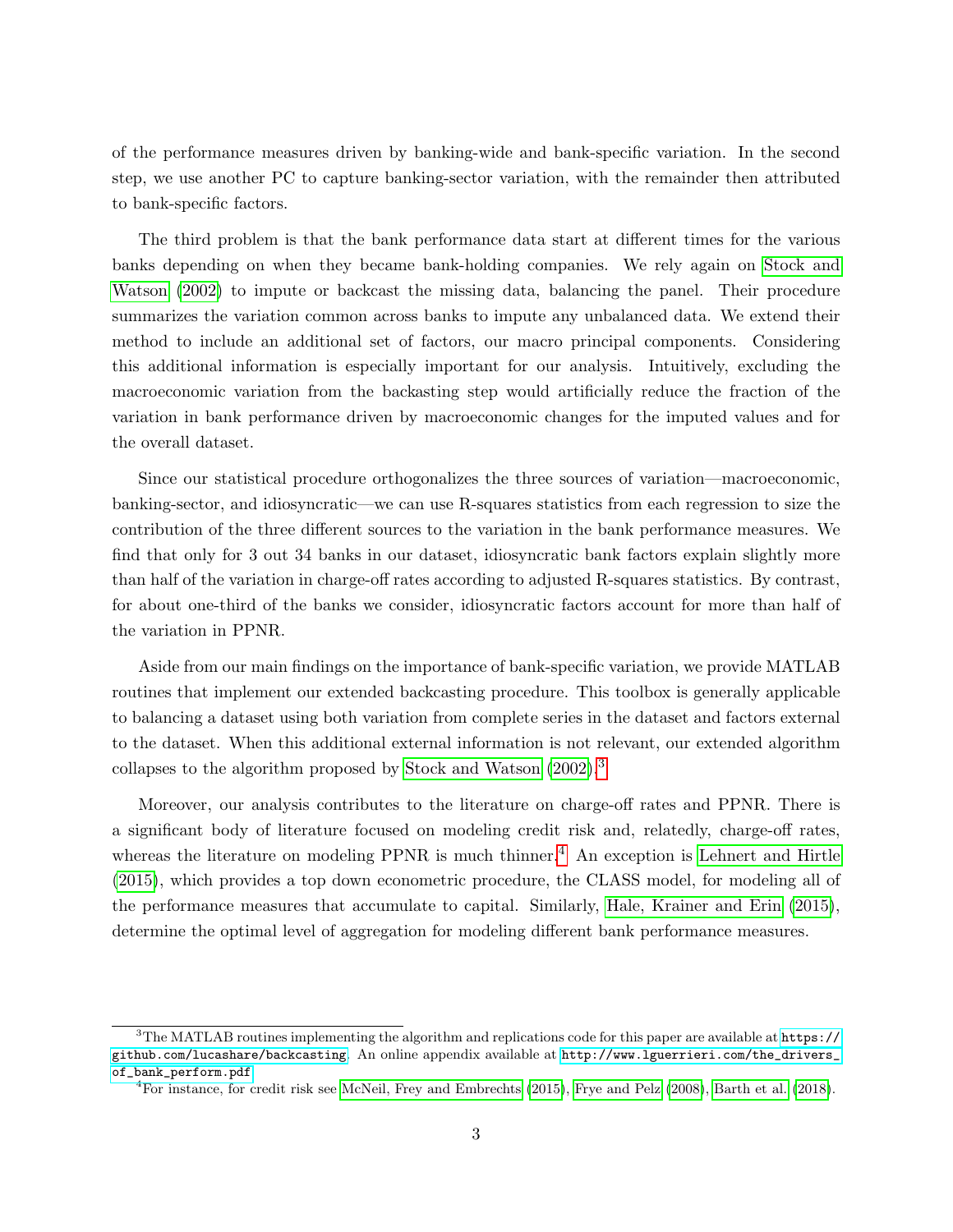## 2 Data

Our bank performance data rely on two commonly used measures, loan charge-offs and preprovision net revenue (PPNR). Charge-offs encompass losses declared on loans, which typically lag macroeconomic variables. We express charge-offs as rates relative to total loans and leases for each given bank, as is standard practice. PPNR is defined as the difference between, on one side, interest and non-interest income and, on the other side, interest and non-interest expenses. We express PPNR as a percent of average assets, a common empirical choice. In our application, we obtain PPNR and charge-off data from the FR Y-9C Release, a quarterly report for income and balance sheet data of bank holding companies (BHCs).<sup>[5](#page-4-0)</sup> We focus on the 34 BHCs that participated in the 2020 stress tests conducted by the Federal Reserve. Our sample ranges from the first quarter of 2002 to the third quarter of 2019. Table [1](#page-5-0) lists the banks in the sample. As an example, Figure [1](#page-6-0) shows annualized PPNR and charge-offs for two BHCs with comparable business models, JPMorgan Chase and Bank of America. The PPNR series show jagged and idiosyncratic movements. By contrast, charge-off series are much smoother than PPNR and generally move more closely with one another and with aggregate macroeconomics series.

To calculate our macro PCs, we also use 132 macroeconomic time series from [McCracken and](#page-10-1) [Ng](#page-10-1) [\(2015\)](#page-10-1). These series run from the second quarter of 1959 to the third quarter of 2020. They encompass a broad list of macroeconomic series on economic activity, factors of production, and interest rates. To extract the key fluctuations in these series, we take principal components. The test of [Bai and Ng](#page-10-8) [\(2002\)](#page-10-8) calls for 12 factors.

<span id="page-4-0"></span><sup>&</sup>lt;sup>5</sup>The data are adjusted for mergers and acquisitions of firms also subject to statutory reporting in the quarter in which they occur.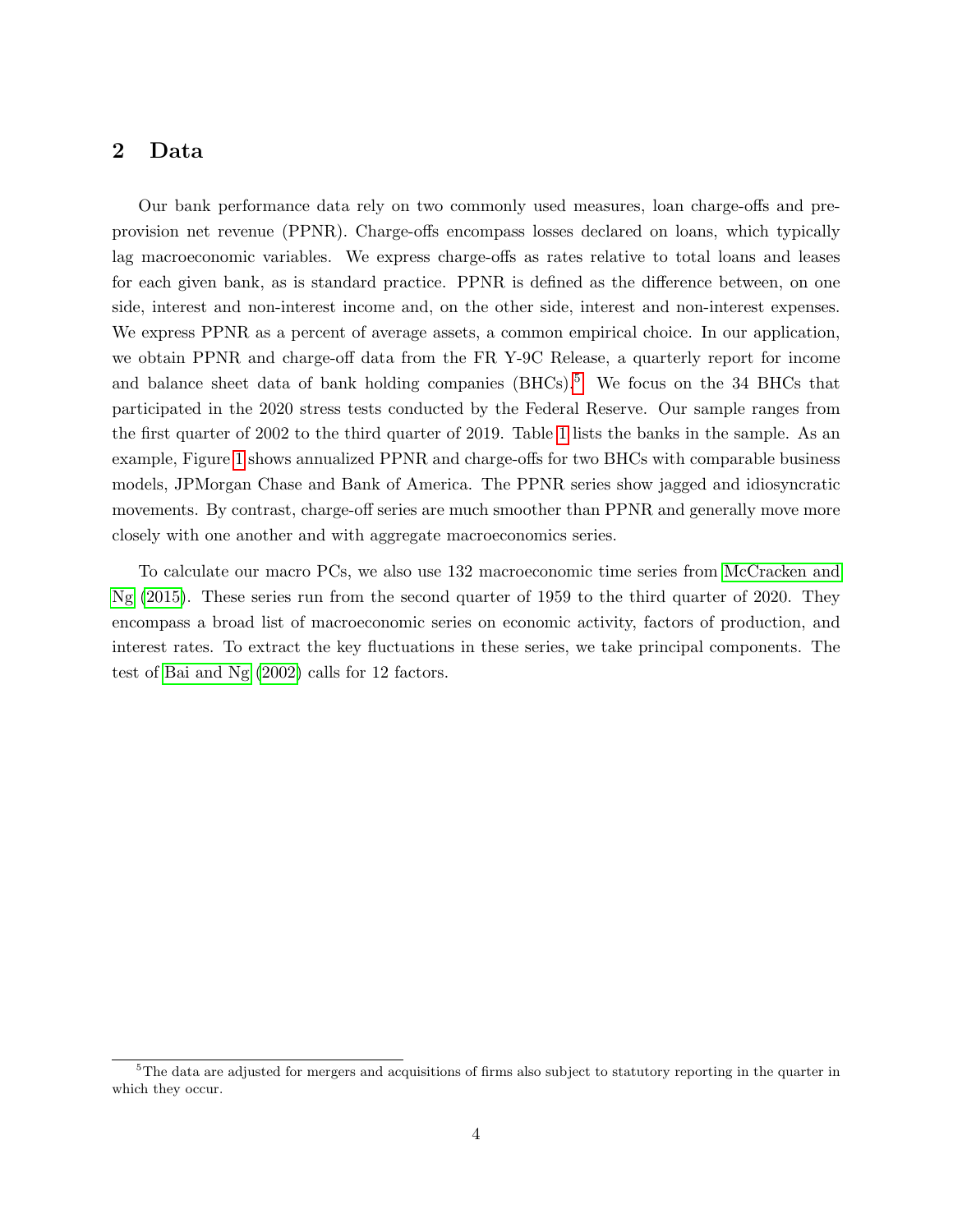|  | Table 1: Data Range |
|--|---------------------|
|  |                     |

<span id="page-5-0"></span>

| Bank                                     | Abbreviation          | Data Start | Data End |
|------------------------------------------|-----------------------|------------|----------|
| ALLY FINANCIAL INC.                      | <b>ALLY</b>           | 2009:2     | 2020:3   |
| AMERICAN EXPRESS COMPANY                 | AXP                   | 2009:1     | 2020:3   |
| BANK OF AMERICA CORPORATION              | <b>BAC</b>            | 2002:1     | 2020:3   |
| BANK OF NEW YORK MELLON CORPORATION, THE | $\operatorname{BNYM}$ | 2007:3     | 2020:3   |
| <b>BARCLAYS US LLC</b>                   | <b>BARC</b>           | 2016:3     | 2020:3   |
| BMO FINANCIAL CORP.                      | <b>BMO</b>            | 2002:1     | 2020:3   |
| BNP PARIBAS USA, INC.                    | <b>BNP</b>            | 2016:3     | 2020:3   |
| CAPITAL ONE FINANCIAL CORPORATION        | COF                   | 2004:4     | 2020:3   |
| CITIGROUP INC.                           | $\mathcal{C}$         | 2002:1     | 2020:3   |
| CITIZENS FINANCIAL GROUP, INC.           | CFG                   | 2002:1     | 2020:3   |
| CREDIT SUISSE HOLDINGS, INC.             | CS                    | 2016:3     | 2020:3   |
| DB USA CORPORATION                       | DB                    | 2002:1     | 2020:3   |
| DISCOVER FINANCIAL SERVICES              | <b>DFS</b>            | 2009:2     | 2020:3   |
| FIFTH THIRD BANCORP                      | <b>FITB</b>           | 2002:1     | 2020:3   |
| GOLDMAN SACHS GROUP, INC., THE           | <b>GS</b>             | 2009:1     | 2020:3   |
| HSBC NORTH AMERICA HOLDINGS INC.         | <b>HSBC</b>           | 2004:1     | 2020:3   |
| HUNTINGTON BANCSHARES INCORPORATED       | <b>HBAN</b>           | 2002:1     | 2020:3   |
| JPMORGAN CHASE & CO.                     | <b>JPM</b>            | 2002:1     | 2020:3   |
| <b>KEYCORP</b>                           | <b>KEY</b>            | 2002:1     | 2020:3   |
| MORGAN STANLEY                           | <b>MS</b>             | 2009:1     | 2020:3   |
| MUFG AMERICAS HOLDINGS CORPORATION       | <b>MUFG</b>           | 2002:1     | 2020:3   |
| M&T BANK CORPORATION                     | <b>MTB</b>            | 2002:1     | 2020:3   |
| NORTHERN TRUST CORPORATION               | <b>NTRS</b>           | 2002:1     | 2020:3   |
| PNC FINANCIAL SERVICES GROUP, INC., THE  | <b>PNC</b>            | 2002:1     | 2020:3   |
| RBC US GROUP HOLDINGS LLC                | RBC                   | 2018:2     | 2020:3   |
| REGIONS FINANCIAL CORPORATION            | RF                    | 2004:3     | 2020:3   |
| SANTANDER HOLDINGS USA, INC.             | <b>SAN</b>            | 2012:1     | 2020:3   |
| STATE STREET CORPORATION                 | <b>STT</b>            | 2002:1     | 2020:3   |
| TD GROUP US HOLDINGS LLC                 | TD                    | 2015:3     | 2020:3   |
| TRUIST FINANCIAL CORPORATION             | $\operatorname{TFC}$  | 2002:1     | 2020:3   |
| <b>U.S. BANCORP</b>                      | <b>USB</b>            | 2002:1     | 2020:3   |
| UBS AMERICAS HOLDING LLC                 | <b>UBS</b>            | 2016:3     | 2020:3   |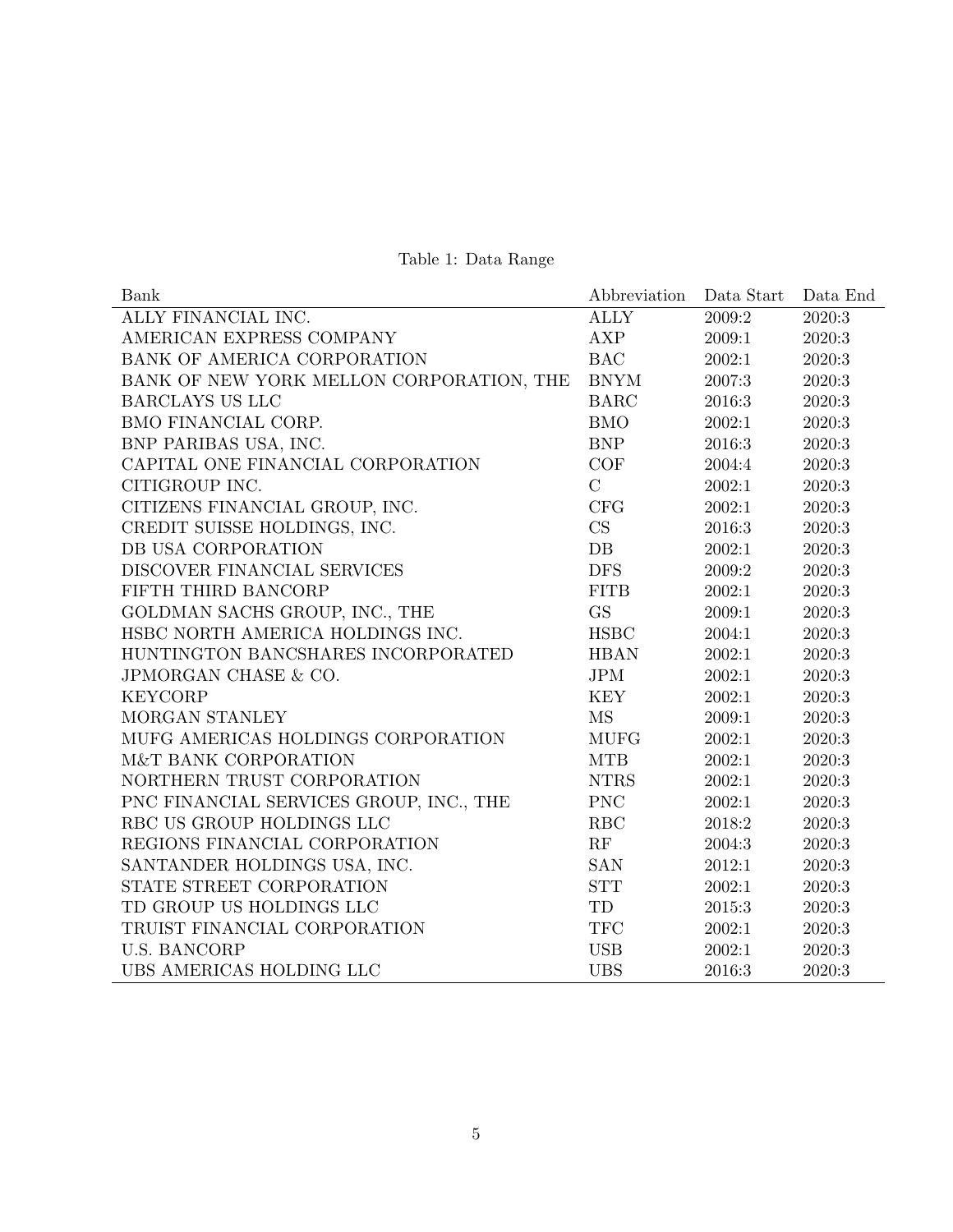<span id="page-6-0"></span>

Figure 1: A First Look at the Data, Left: PPNR, Right: Charge-offs

Source: Federal Reserve Y-9C Release.

## 3 Statistical Methods

We describe first our procedure for sizing the importance of different types of factors—macroeconomic vs. banking-wide factors—in explaining the variation in the bank performance measures. We then describe how we backcast the missing data.

#### <span id="page-6-1"></span>3.1 Data Decomposition

To size the relative importance of different types of factors we use a two-step procedure. First, we estimate

<span id="page-6-2"></span>
$$
X_{b,t} = \lambda_b M F_t + \epsilon_{b,t}^{MF} \tag{1}
$$

by ordinary least squares, where  $X_{b,t}$  represents, alternatively, charge-offs or PPNR rates,  $\lambda_b$  is vector of factor loadings,  $MF_t$  is a vector of macro principal components and  $\epsilon_{b,t}^{MF}$  represents variation in the performance measure orthogonal to the macro factors.

We use the residuals from the first-step regression,  $\epsilon_{b,t}^{MF}$ , to extract one more principal component,  $CF_t$ , which we interpret as capturing banking-sector variation common across banks but orthogonal to the variation captured by the macro principal components. We estimate the factor loadings  $\gamma_b$  in

<span id="page-6-3"></span>
$$
\epsilon_{b,t}^{MF} = \gamma_b C F_t + \epsilon_{b,t}^{CF} \tag{2}
$$

by ordinary least squares. The residuals from this regression,  $\epsilon_{b,t}^{CF}$ , is the bank-specific variation in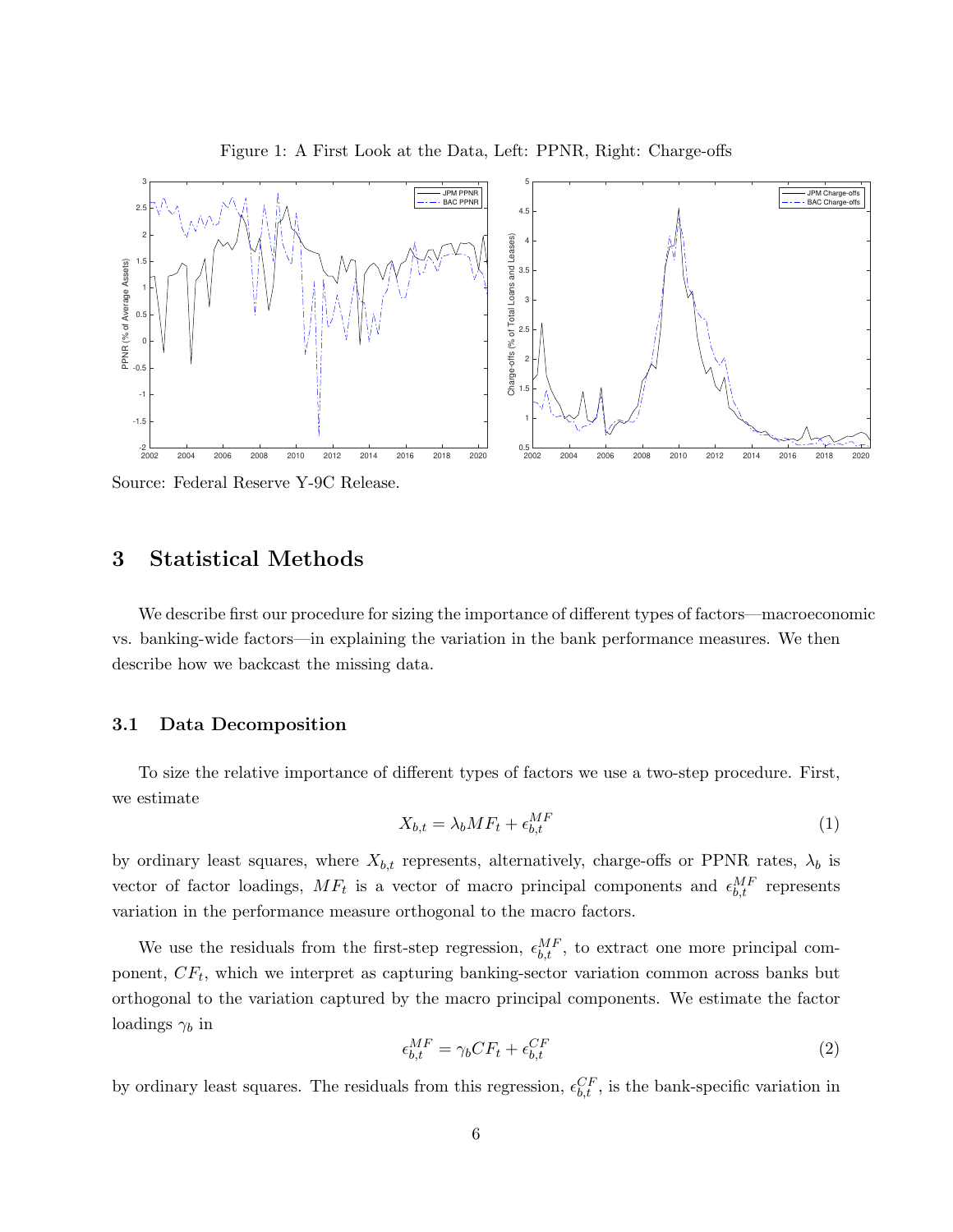the performance measures, i.e., the variation not explained by either the macro factors or the cross sectional factors.

#### 3.2 Balancing the Dataset

We re-purpose the two-step procedure in Section [3.1](#page-6-1) to backcast the bank performance measures that do not start at the beginning of the dataset and thus balance our panel of banks. In step 1), we identify banks with a full sample of data. Using this data, we run regressions [1](#page-6-2) and [2.](#page-6-3) We then use the estimated coefficients  $\hat{\lambda}_b$  and  $\hat{\gamma}_b$  to impute any missing values.<sup>[6](#page-7-0)</sup> In step 2), we re-estimate the coefficients  $\lambda$  and  $\hat{\gamma}$  using the original data and the imputed data from step 1). We then re-impute the data that were missing in step 1) using these re-estimated coefficients. We repeat step 2) until the maximum difference in the missing data across iterations is smaller than a given tolerance, which we set at  $10e^{-4}$ . If we were to remove the regression of Equation [1,](#page-6-2) this procedure would collapses to that of [Stock and Watson](#page-10-0) [\(2002\)](#page-10-0).

### 4 Results

We find that the macro factors explain a large portion of the variation in our performance measures across banks, although these factors seem to more consistently explain the variation in charge-offs than in PPNR.

#### 4.1 Decomposing the Data

Figure [2](#page-8-0) shows the cumulative R-squares from the regressions of macro factors and banking factors on charge-offs and PPNR for each bank in our sample. The macro factors explain a large proportion of the variation in charge-offs across all of the banks, with R-squares exceeding 0.5 for all but one bank. Furthermore, the addition of the banking factor, on top of the the macro factors, leads to R-squares that exceed 0.9 for about two-thirds of the banks in our panel. By contrast, the same factors, explain a lower fraction of the variation in PPNR. About a third of the banks show R-squares below 0.5 and only a handful of banks tally R-Squares above 0.9. These differences are also evident in the lower panels of the figure, which report adjusted R-Squares. While the adjusted and standard R-Squares are close to each other for charge-offs the differences are more pronounced for PPNR, with one bank even showing a negative adjusted R-Square. Idiosyncratic, bank-specific variation is more prevalent in the case of PPNR than for charge-off rates.

<span id="page-7-0"></span><sup>&</sup>lt;sup>6</sup>In the case of chargeoffs, if our estimates point to negative chargeoff rates, we use a floor of 0, instead.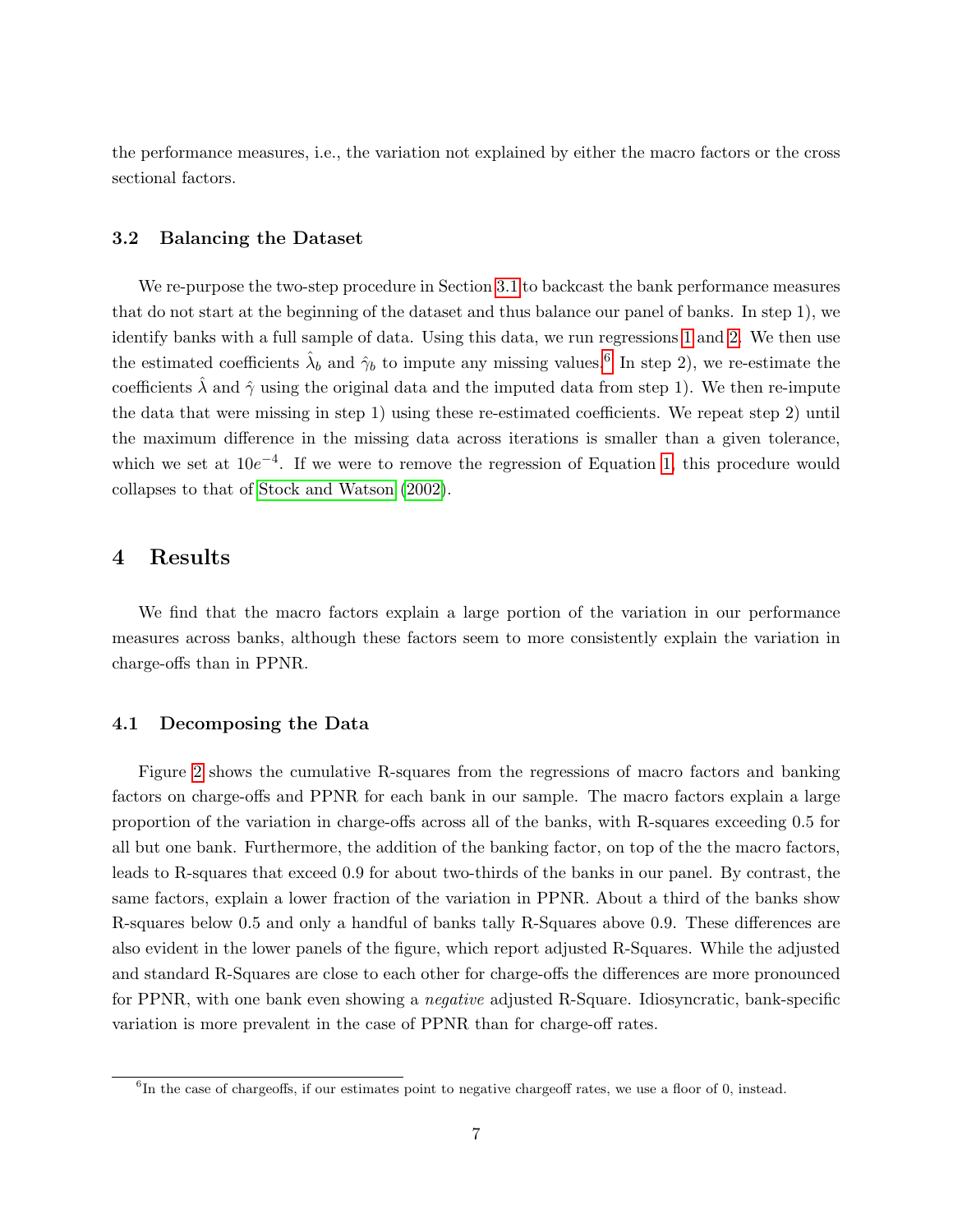<span id="page-8-0"></span>Figure 2: Macro Factors Explain a Large Portion of the Variation in Charge-off Rates as Opposed to PPNR. Left: PPNR, Right: Charge-offs.



### R-Squares

#### 4.2 A Look at the Backcasts

After evaluating the relative importance of different sets of factors, we turn to our ability to use these factors to impute missing data. We rely on a pseudo-out-of-sample exercise for which, as a representative example, we backcast the charge-off rates for one bankc, JPMorgan Chase based on a shortened sample that drops the first 50 quarterly observations, so that the observed sample for this pseudo-out-of-sample exercise runs from the third quarter of 2014 through the third quarter of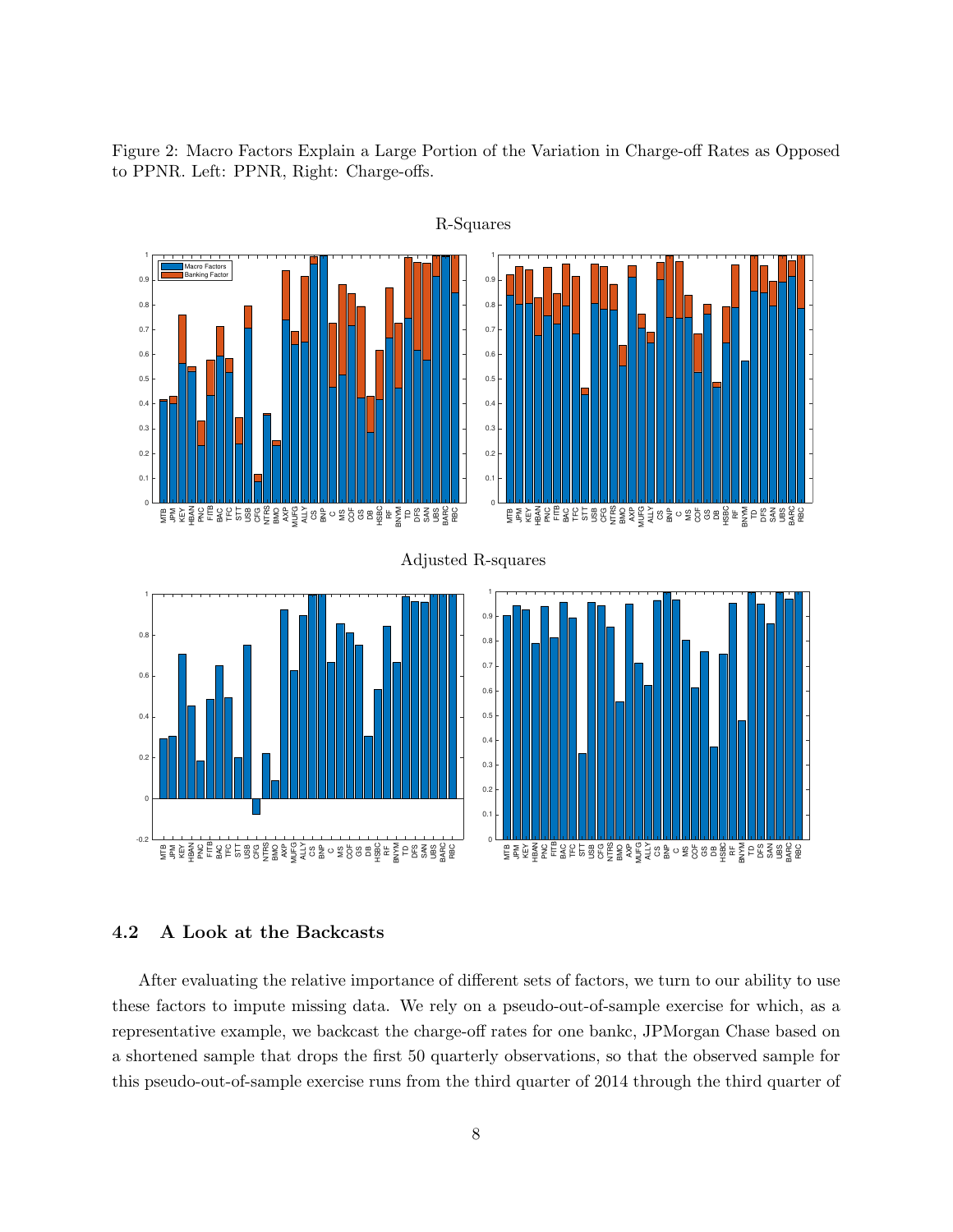2020. The backast for our baseline model, shown by the dashed red line, hugs the observed data, the solid back line. To help evaluate the importance of the macro factors the figure also shows an alternative backcast based on a model that simply drops the macro factors and retains one banking factor, as in the baseline model. The figures shows clearly a deterioration in performance in a pseudo-out-of-sample sense, as can be gauged from the greater gap between the dashed green line, for the alternative backcast, and the solid black line (the observed data) than the analogously gap for the dashed red line (for the baseline backcast). As a second alternative, we consider increasing the number of banking factors to compensate for the exclusion of the macro factors. We use the test in [Bai and Ng](#page-10-8) [\(2002\)](#page-10-8) to determine the optimal number of banking factors, which calls for five factors. As can be seen from the figure, the dash-dotted blue line for this alternative backcast is closer to the observed data but not as close as our baseline backcast.

Figure 3: Comparing Pseudo-Out-of-Sample Backcasts of Charge-off Rates, JPMorgan Chase



Source: Authors' calculations and Federal Reserve Y-9C Release.

## 5 Conclusion

We decomposed the variation in a dataset of bank performance measures into the proportion explained by macroeconomic fluctuations and the proportion explained by one factor common across the banking sector, leaving the remainder for idiosyncratic, bank-specific variation. For our decomposition, we extended the backcasting procedure by allowing for factors drawn outside the unbalanced dataset of interest.